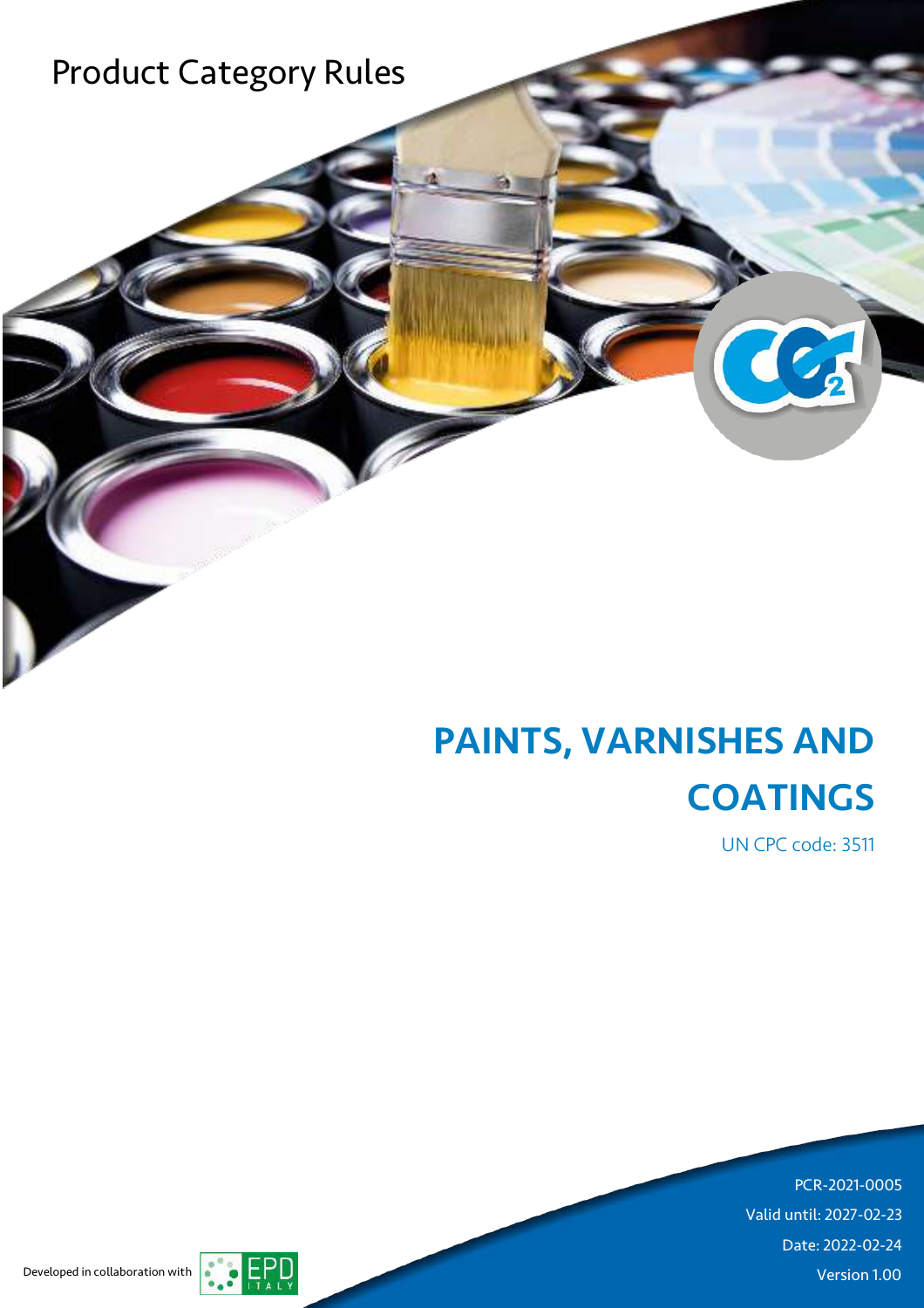## TABLE OF CONTENTS

| <b>Product category</b>            | pag 3  |
|------------------------------------|--------|
| <b>System boundaries</b>           | pag 5  |
| Data and rules for the CFP studies | pag 8  |
| <b>PCR</b> applicability           | pag 12 |
| <b>Complementary information</b>   | pag 15 |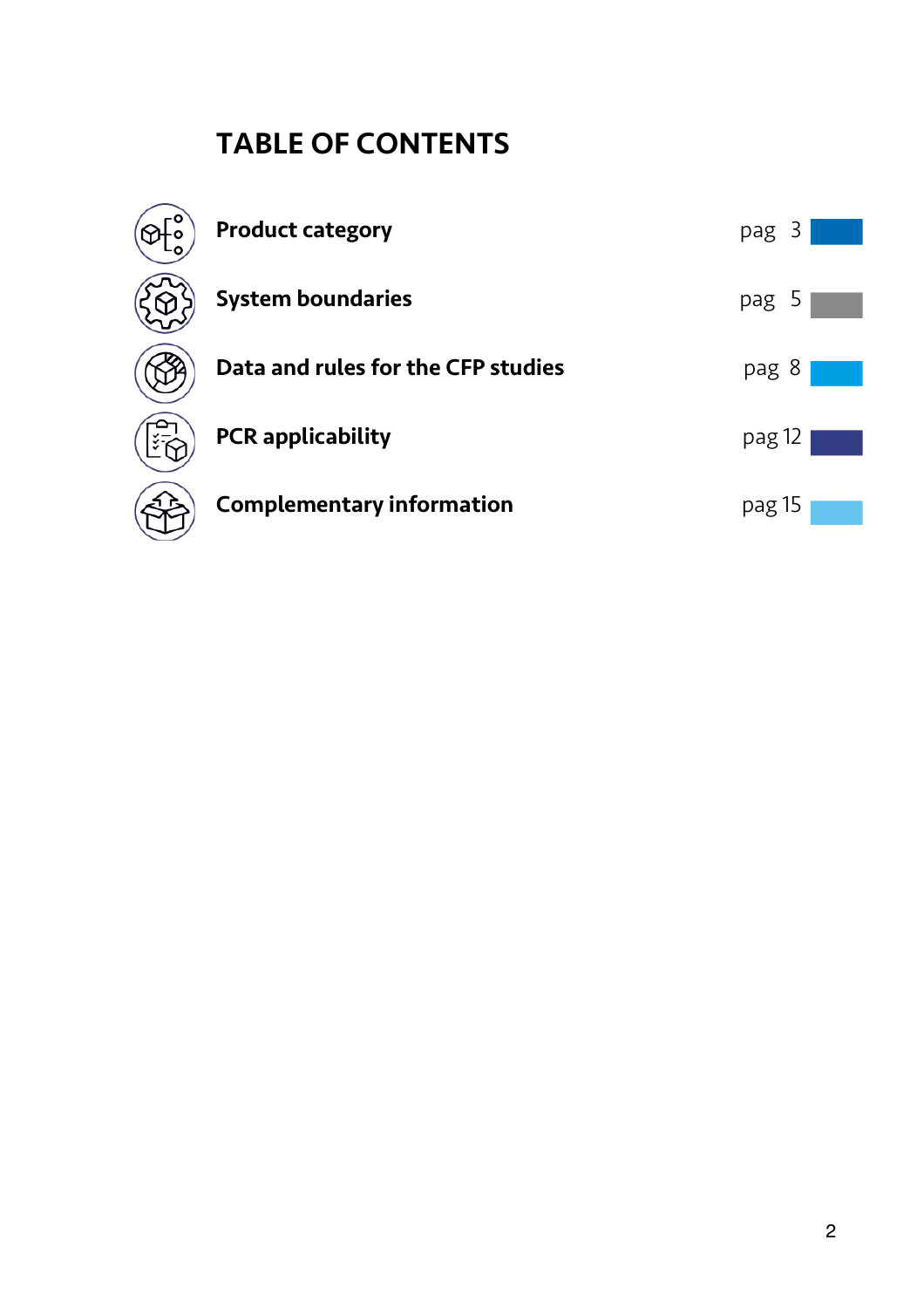

## PRODUCT CATEGORY

- 1. Product category definition
- 2. Product category description
- 3. Declared Unit
- 4. Product lifetime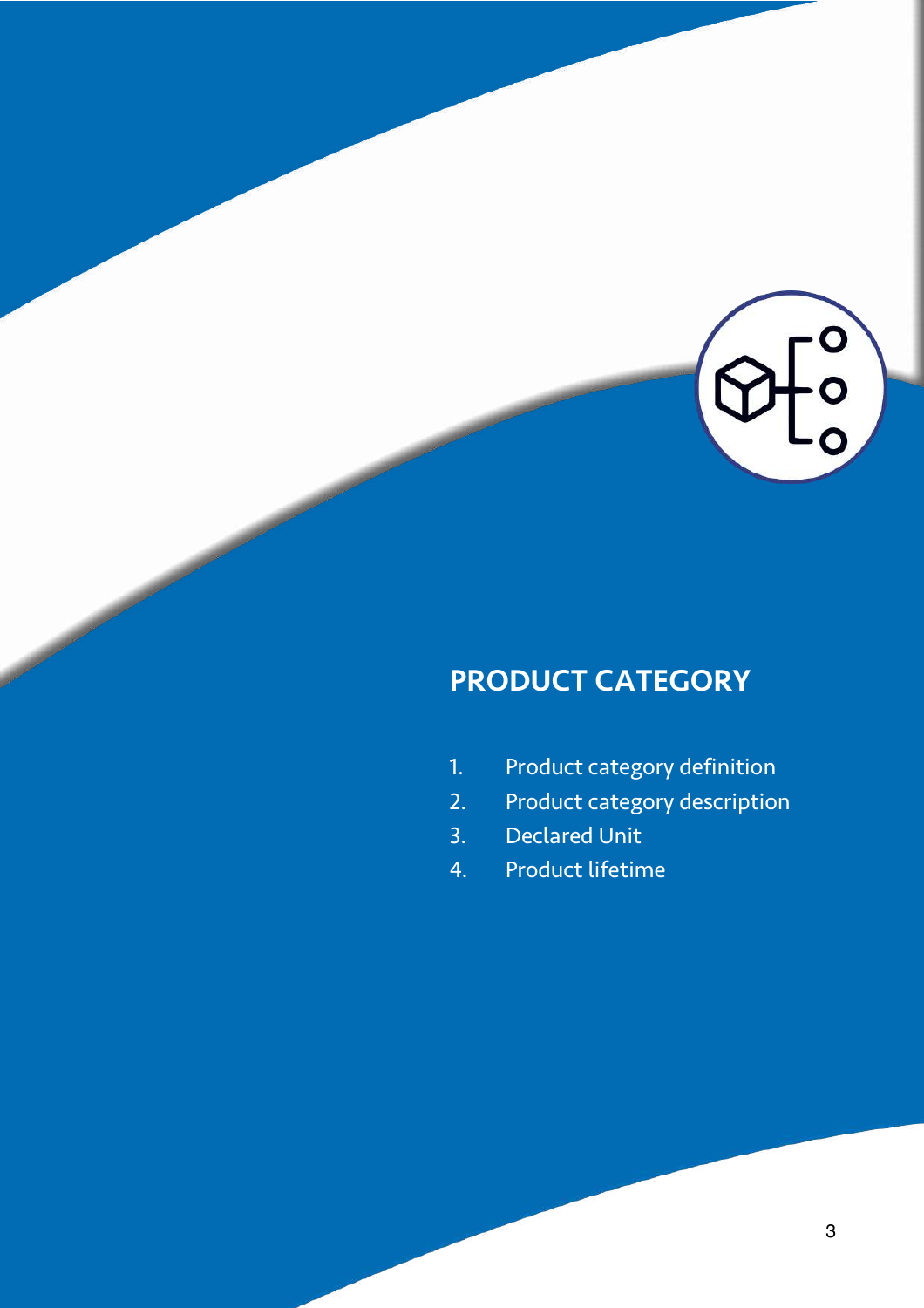

### 1. Product category definition

This document provides Product Category Rules (PCR) for the assessment of the impact on climate change of paints, varnishes and coatings and the declaration of this performance by a CFP. The product category corresponds to UN CPC 3511 Paints and varnishes and related products.

The product category is defined under UNSD-CPC Ver 2.1 classification: Division 35: Other chemical products; man-made fibres.

351: Paints and varnishes and related products; artists' colours; ink

3511: Paints and varnishes and related products

Paints and varnishes for construction products are excluded from the scope of the present PCR, since these products are covered by PCR on construction products of other programme operators (e.g. PCR-001 Construction products and services of EPDItaly).

The definition of «Construction products» includes all the products that are manufactured and marketed with the purpose of becoming a fixed and permanent part in the construction works, or part of them, and whose presence and role within the work manifests itself with effect on the work performances, with respect to the specific basic technical requirements of the work.

Within the present PCR, the following terminology is adopted:

- The term "shall" is used to indicate what is obligatory.
- The term "should" is used to indicate a recommendation, rather than a requirement.
- The term "may" or "can" is used to indicate an option that is permissible.

For the definition of terms used in the document, see the normative standards.

## 2. Product category description

The product category includes paints, varnishes and coating systems, aimed at:

- automotive interior;
- protection/decoration/functional properties for wood, metal and plastic articles.

## 3. Declared Unit

The declared unit is 1 kg of unpacked product, regardless of its state (solid, liquid, gas), as its specific density is considered.

## 4. Product lifetime

Not applicable for this product category.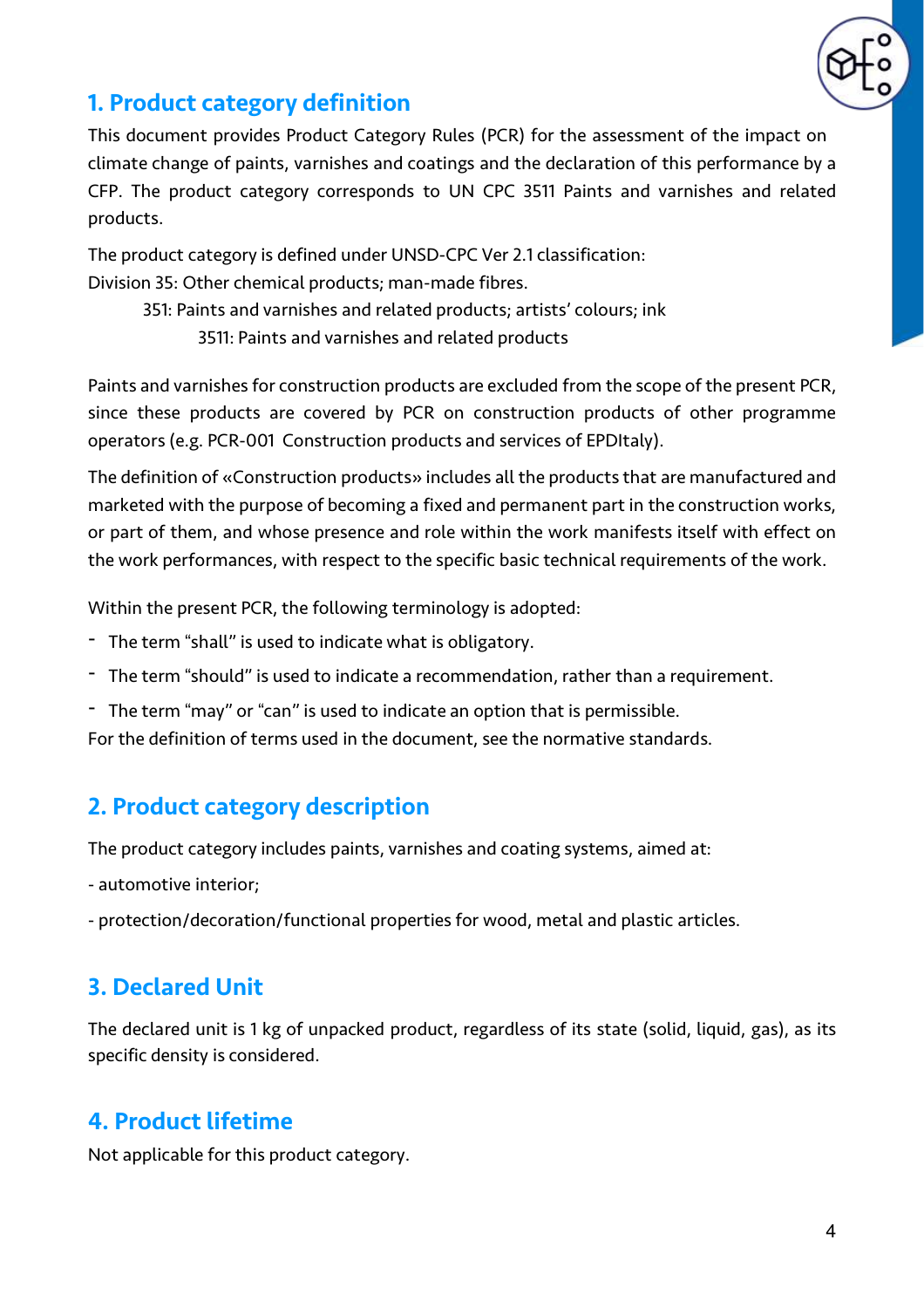

## SYSTEM BOUNDARIES

- 1. Diagram
- 2. Upstream
- 3. Core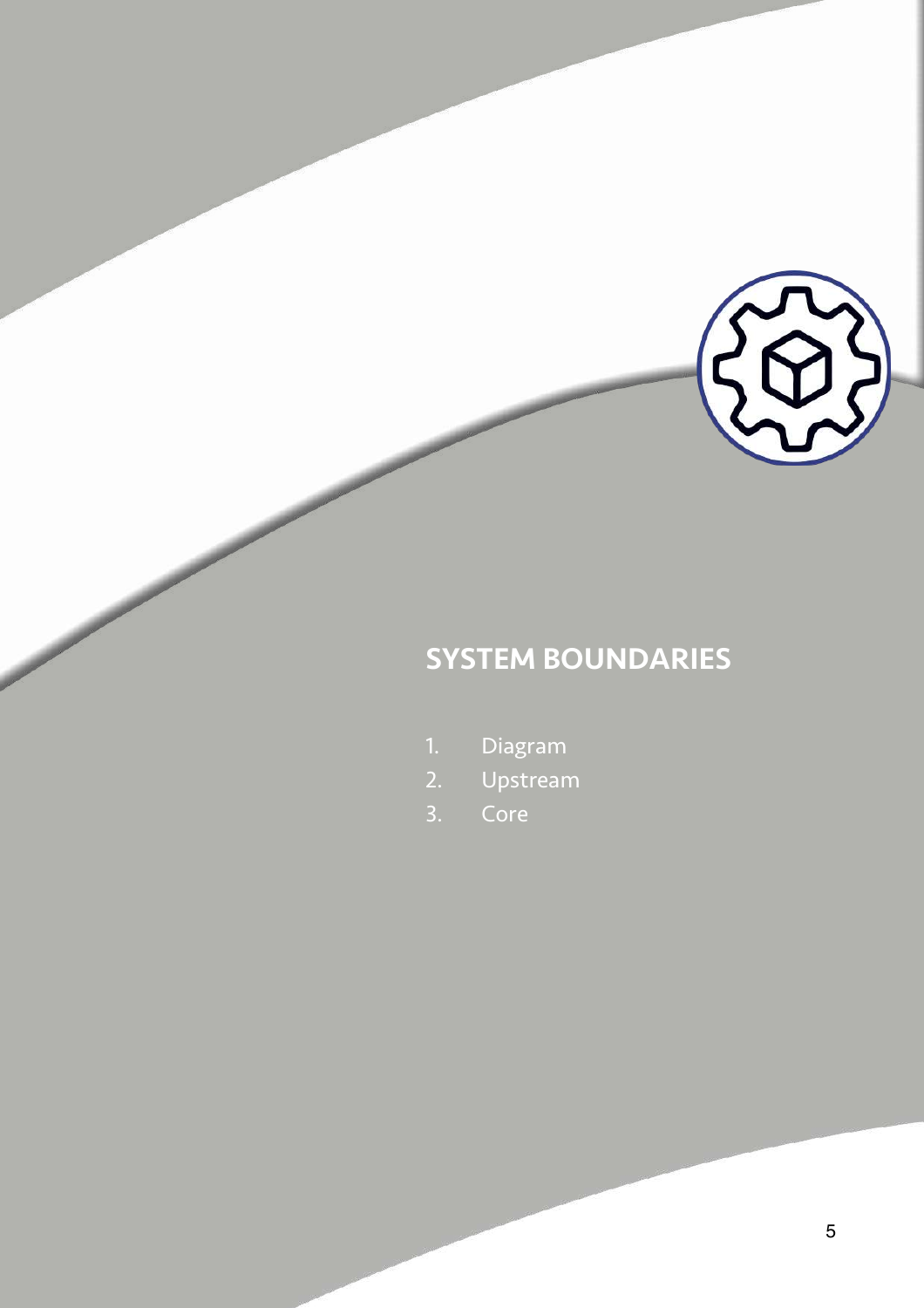

Carbon Footprint Italy follows an approach that includes all attributional processes from "cradle to grave", using the "limited loss of information at the final product" principle. This is especially important in the case of business-to-consumer communication.

The scope of this PCR and of CFPs based on this document is **cradle to gate**.

For the purpose of different data quality rules and for the presentation of results, the life cycle of products is split into two different life cycle stages:

- Upstream processes (from cradle-to-gate);
- Core processes (from gate-to-gate).

In the CFP, the impact on climate change associated to each of the two life-cycle stages mentioned above shall be reported separately.

### 1. Diagram

| <b>UPSTREAM</b>                                                                                                                                                                | <b>CORE</b>                                                                                                                                                                                                                                                                                                                                                                                       |
|--------------------------------------------------------------------------------------------------------------------------------------------------------------------------------|---------------------------------------------------------------------------------------------------------------------------------------------------------------------------------------------------------------------------------------------------------------------------------------------------------------------------------------------------------------------------------------------------|
| Extraction of products' raw material,<br>including the production of semi-finished and<br>auxiliary products<br>Production of the finished product's<br>$\bullet$<br>packaging | Transportation of raw materials and semi-<br>$\bullet$<br>finished products along the entire supply<br>chain Refrigerant gases release<br>Manufacturing of the finished<br>$\bullet$<br>Energy and water consumption of<br>manufacturing site<br>Treatment and transportation of waste from<br>$\bullet$<br>manufacturing site to treatment facility<br>Emissions into air and water<br>$\bullet$ |

Figure 1 - System diagram illustrating the processes that are included in the product system, divided into upstream and core processes.

### 2. Upstream

The following attributional processes are part of the product system and classified as upstream processes:

- $-$  Extraction of products 'raw material, including the production of semi-finished and auxiliary products;
- $-$  Production of the finished product's packaging.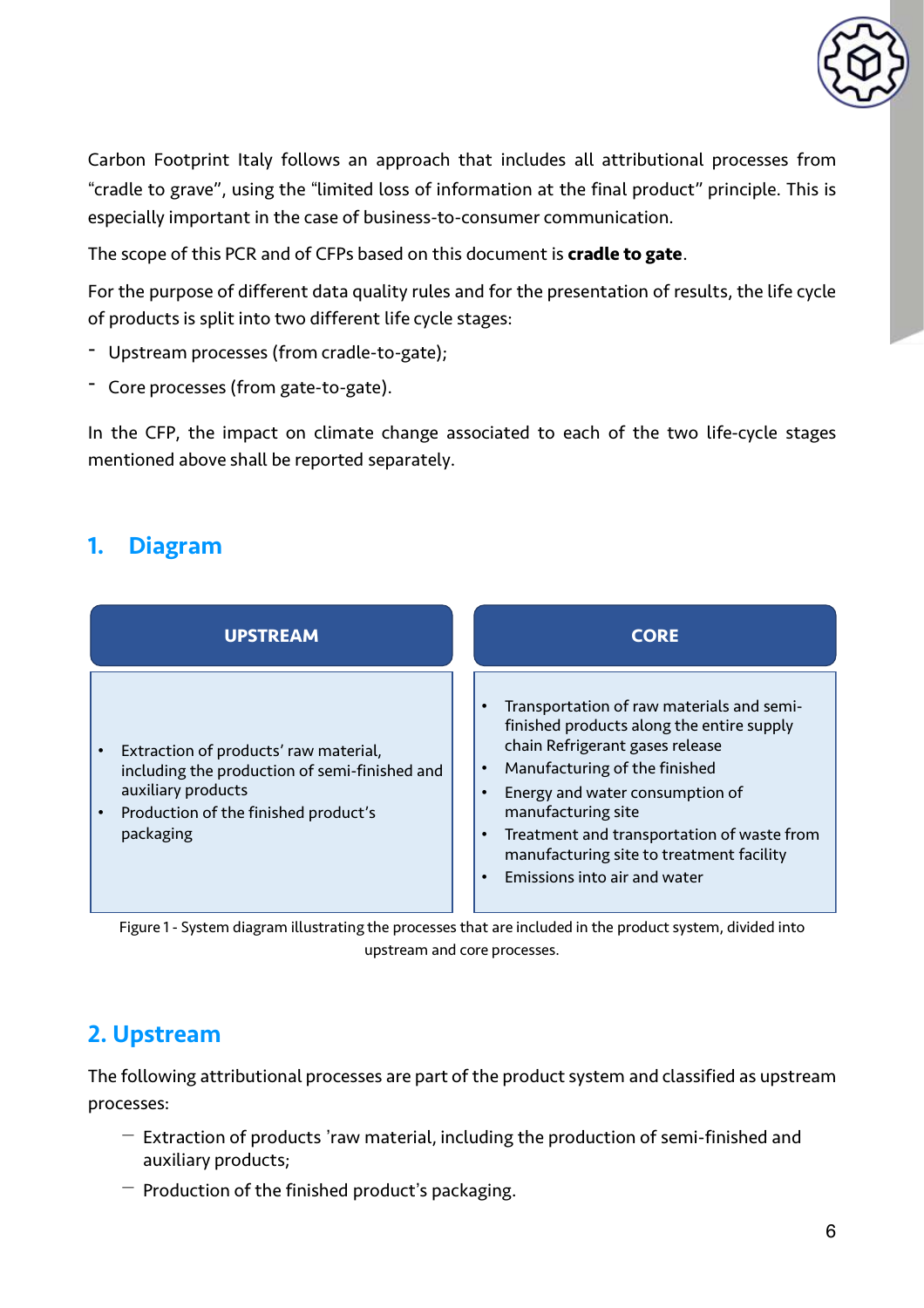## 3. Core

The following attributional processes are part of the product system and classified as core processes:

- $-$  Transportation of raw materials and semi-finished products along the entire supply chain; in the event that assembly is done at several sites in series, transport between each site must be considered;
- $-$  Manufacturing of the finished products;
- $-$  Energy and water consumption of manufacturing site;
- $-$  Treatment and transportation of waste from manufacturing site to treatment facility;
- $-$  Emissions into air and water.

The technical system shall not include:

- $-$  Manufacturing of production equipment, buildings and other capital goods;
- Business travel of personnel;
- $-$  Travel to and from work by personnel;
- $-$  Research and development activities.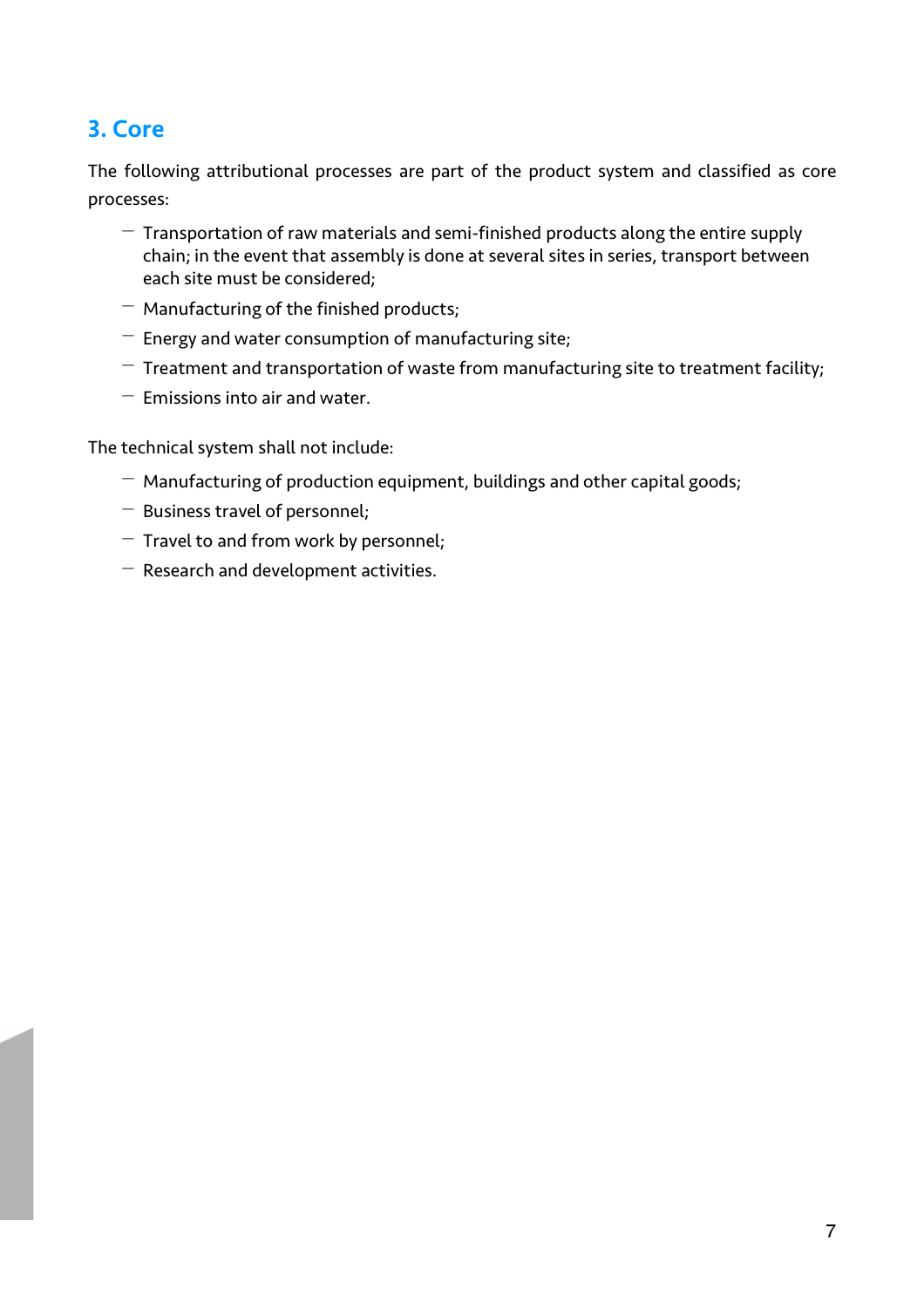

## DATA AND RULES FOR THE CFP STUDIES

- 1. Specific data or calculation rules
- 2. Cut-off rules
- 3. Allocation rules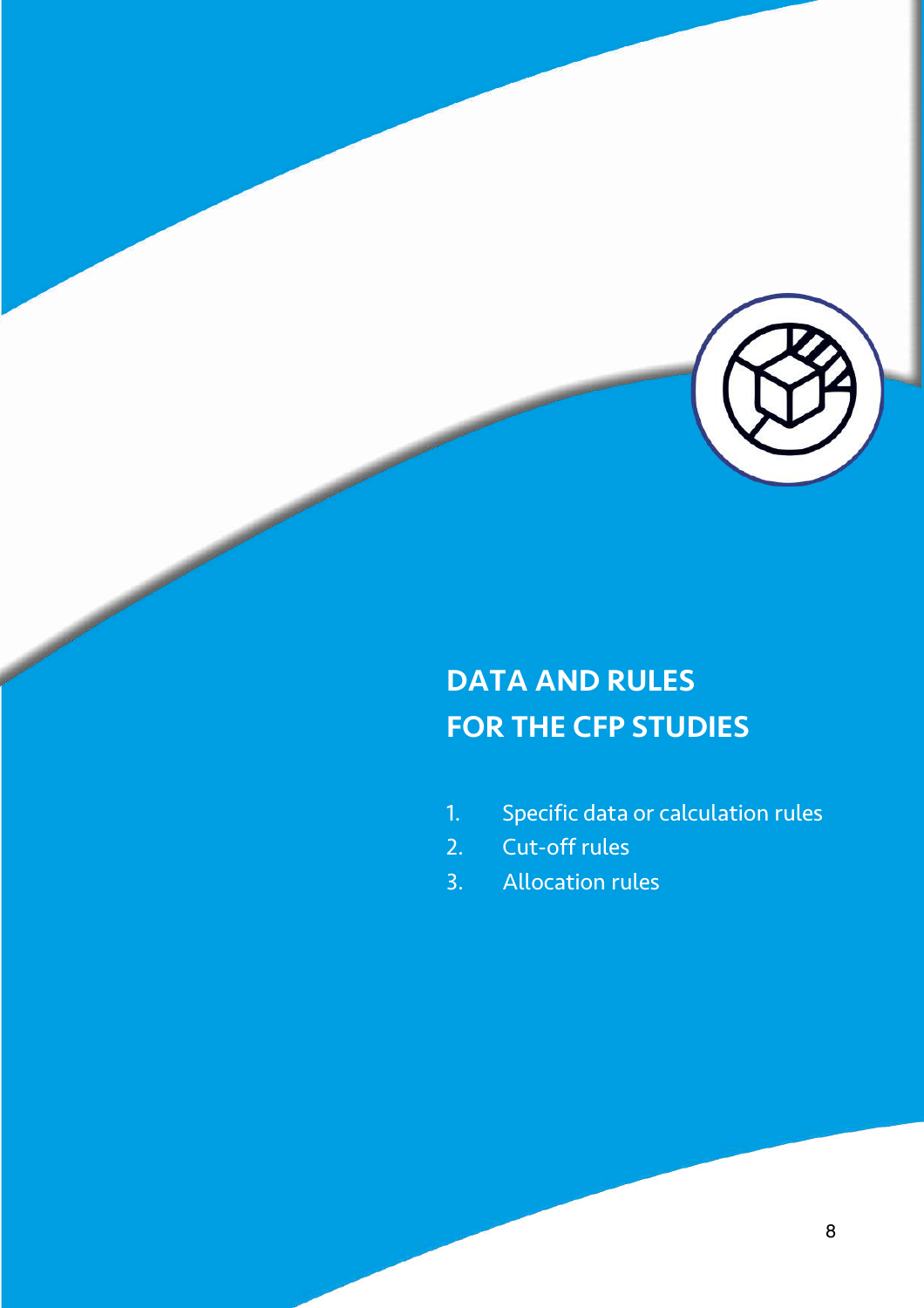

## 1. Specific data or calculation rules

#### 1.1 Specific data

A CFP calculation requires two different kinds of information:

- data related to the environmental aspects of the considered system (such as materials or energy flows that enter the production system). These data shall come from the company that is performing the CFP calculation.
- data related to the life cycle impacts of the material or energy flows that enter the production system. Generic data can be used if specific data are not available.

Data on environmental aspects shall be as specific as possible and shall be representative of the studied process.

Data on the life cycle of materials or energy inputs are classified into three categories – specific data, selected generic data, and proxy data, defined as follows:

- <sup>-</sup> **primary data** (also referred to as "site-specific data") data gathered from the actual manufacturing plant where product-specific processes are carried out, and data from other parts of the life cycle traced to the specific product system under study, e.g. materials or electricity provided by a contracted supplier that is able to provide data for the actual delivered services, transportation that takes place based on actual fuel consumption, and related emissions, etc.
- **secondary data** data from commonly available data sources (e.g. commercial databases and free databases) that fulfill prescribed data quality characteristics for precision, completeness, and, proxy data from commonly available data sources (e.g. commercial databases and free databases) that do not fulfill all of the data quality characteristics of "selected generic data".

As a general rule, specific data shall always be used, if available, after performing a data quality assessment.

The attributional LCA approach in Carbon Footprint Italy forms the basic prerequisites for selecting generic data. To allow the classification of generic data as "selected generic data", they shall fulfill selected prescribed characteristics for precision, completeness, and representativeness (temporal, geographical, and technological), such as:

- the reference year must be as current as possible and preferably assessed to be representative for at least the validity period of the CFP,
- the cut-off criteria to be met on the level of the modelled product system are the qualitative coverage of at least 99% of energy, mass, and overall environmental relevance of the flows,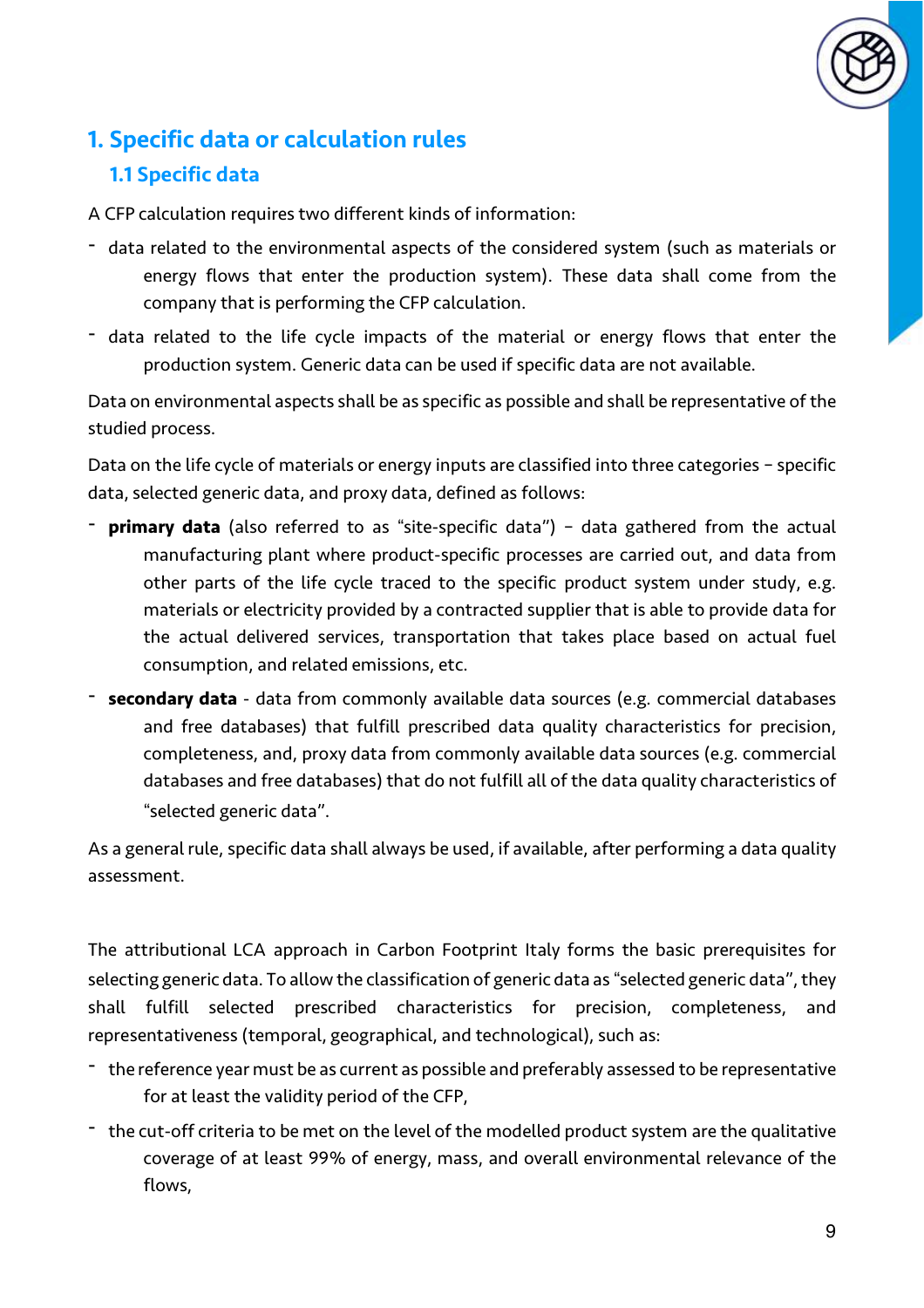- completeness in which the inventory data set should, in principle, cover all elementary flows that contribute to a relevant degree of GHG emissions.

#### 1.2 Calculation rules

The following requirements apply to the study:

- Data referring to processes and activities upstream in a supply chain over which an organisation has direct management control shall be specific and collected on site.
- Data referring to contractors that supply main parts, packaging, or main auxiliaries should be requested from the contractor as specific data, as well as infrastructure, where relevant.
- In case specific data is lacking, selected generic data may be used. If this is also lacking, proxy data may be used.
- Forthe electricity used in the processes, electricity production impacts shall be accounted for in this priority when specific data are used in the processes:
	- 1. Specific electricity mix as generated, or purchased, from an electricity supplier, demonstrated by a Guarantee of Origin (or similar, where reliability, traceability, and the avoidance of double-counting are ensured) as provided by the electricity supplier. If no specific mix is purchased, the residual electricity mix from the electricity supplier shall be used<sup>1</sup>.
	- 2. National residual electricity mix or residual electricity mix on the market
	- 3. National electricity production mix or electricity mix on the market.

The mix of electricity used in upstream processes shall be documented in the CFP study report, where relevant.

- Transport from the final delivery point of raw materials, chemicals, main parts, and components (see above regarding upstream processes) to the manufacturing plant/place of service provision should be based on the actual transportation mode, distance from the supplier, and vehicle load, if available.
- Waste treatment processes of manufacturing waste should be based on specific data, if available.

 $1$  The residual electricity mix is the mix when all contract-specific electricity that has been sold to other customers has been subtracted from the total production mix of the electricity supplier.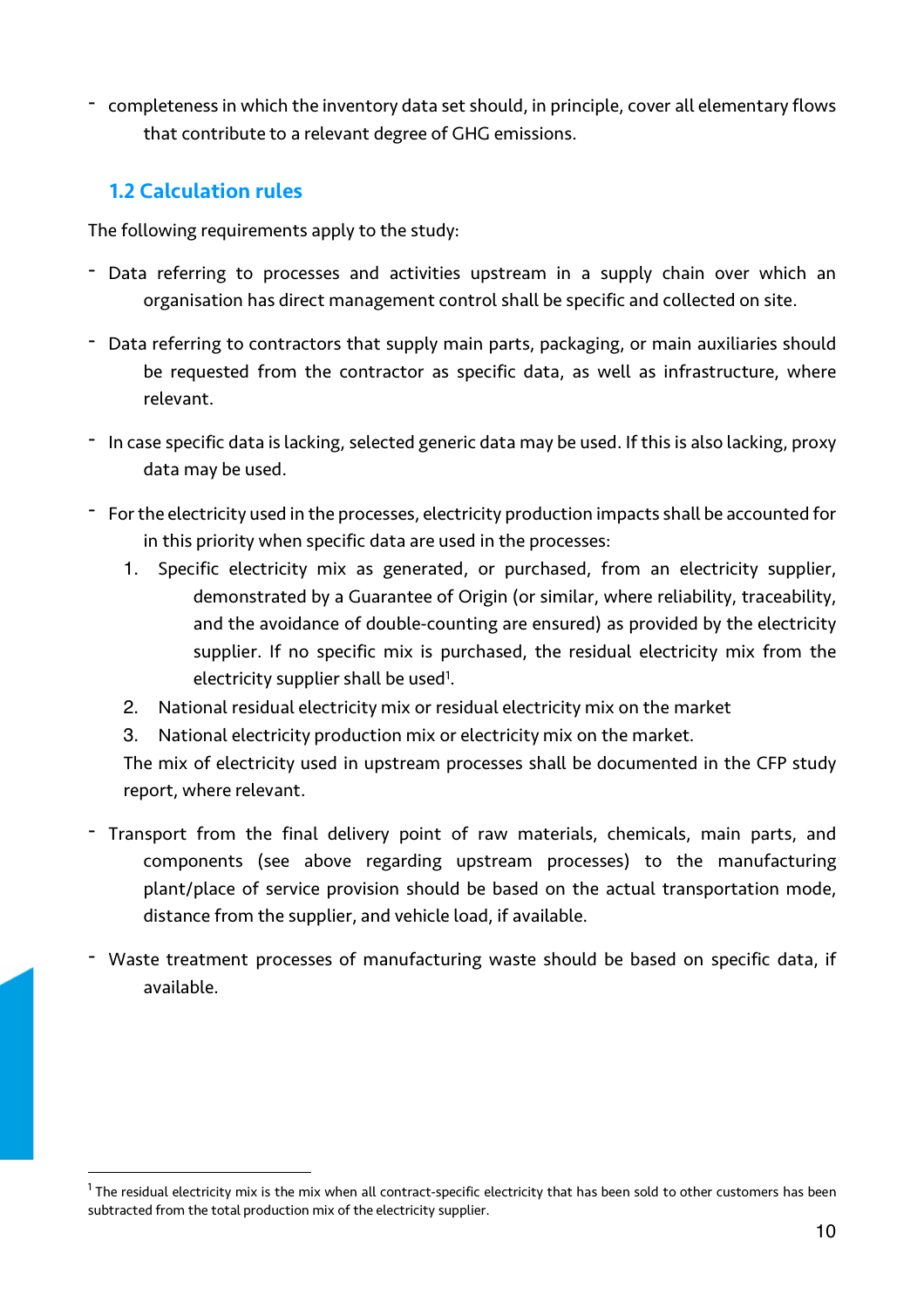

### 2. Cut-off rules

Data for elementary flows to and from the product system contributing to a minimum of 99% of the declared environmental impacts shall be included (not including processes that are explicitly outside the system boundary as described in the relevant Section).

The check for cut-off rules in a satisfactory way is through the combination of expert judgment based on experience of similar product systems and a sensitivity analysis in which it is possible to understand how the un-investigated input or output could affect the final results.

#### 3. Allocation rules

The following stepwise procedure shall be applied for multifunctional products and multiproduct processes:

- 1. Allocation shall be avoided, if possible, by dividing the unit process into two or more sub-processes and collecting the environmental data related to these sub-processes.
- 2. If allocation cannot be avoided, the inputs and outputs of the system shall be partitioned between its different products or functions in a way that reflects the underlying physical relationships between them; i.e. they should reflect the way in which the inputs and outputs are changed by quantitative changes in the products or functions delivered by the system.
- 3. Where physical relationships alone cannot be established or used as the basis for allocation (or they are too time consuming), the most suitable allocation procedure shall be used and documented.

In accordance with other existing programme operators, the methodological choices for allocation for reuse, recycling and recovery have been set according to the polluter pays principle (PPP). This means that the generator of the waste shall carry the full climate impact until the point in the product's life cycle at which the waste is transported to a scrapyard or gate of a waste processing plant (collection site). The subsequent user of the waste shall carry the climate impact from the processing and refinement of the waste but not the impact caused in the "earlier" life cycles.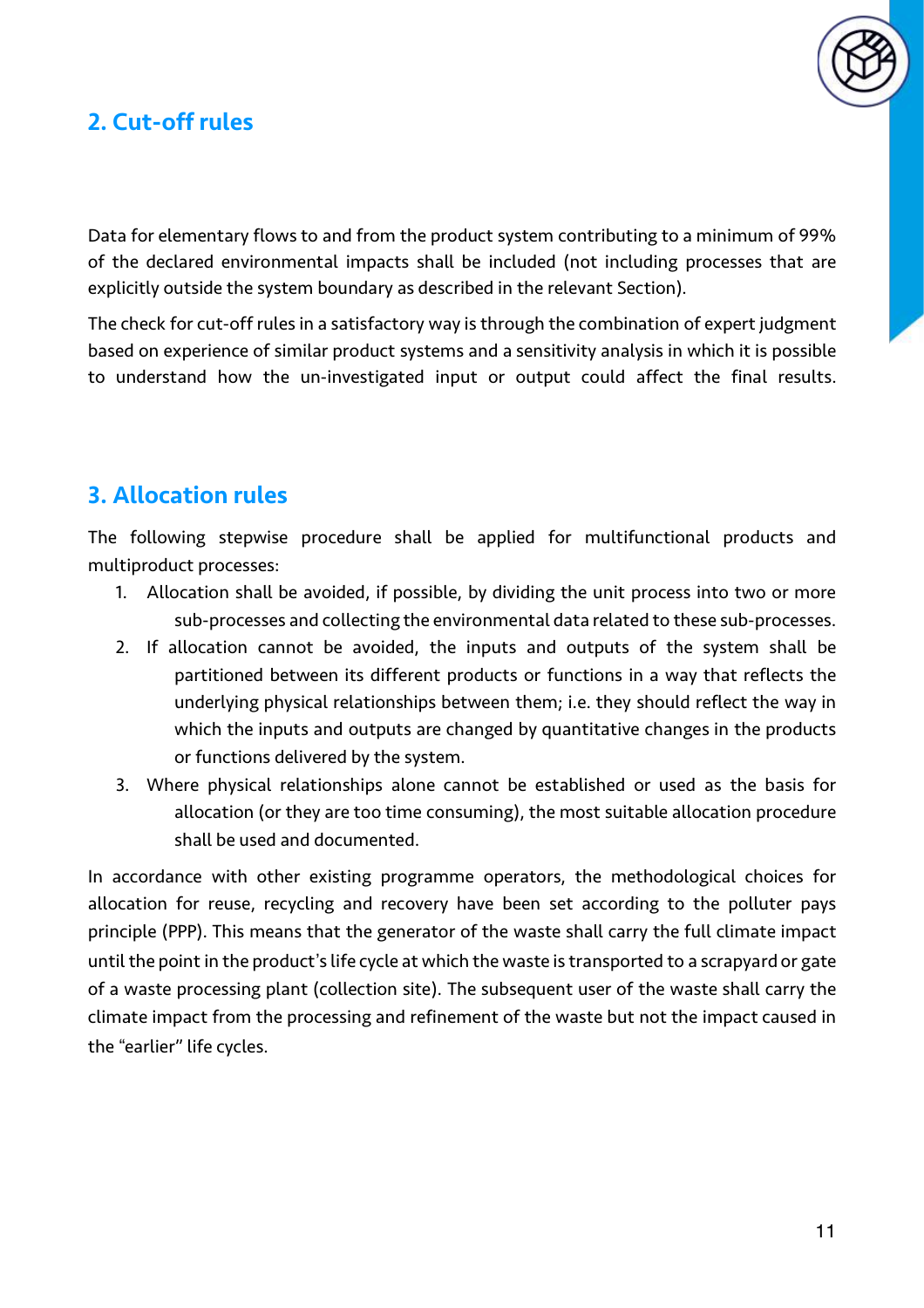

## PCR APPLICABILITY

- 1. Impact category indicator results
- 2. PCR use for EPD purpose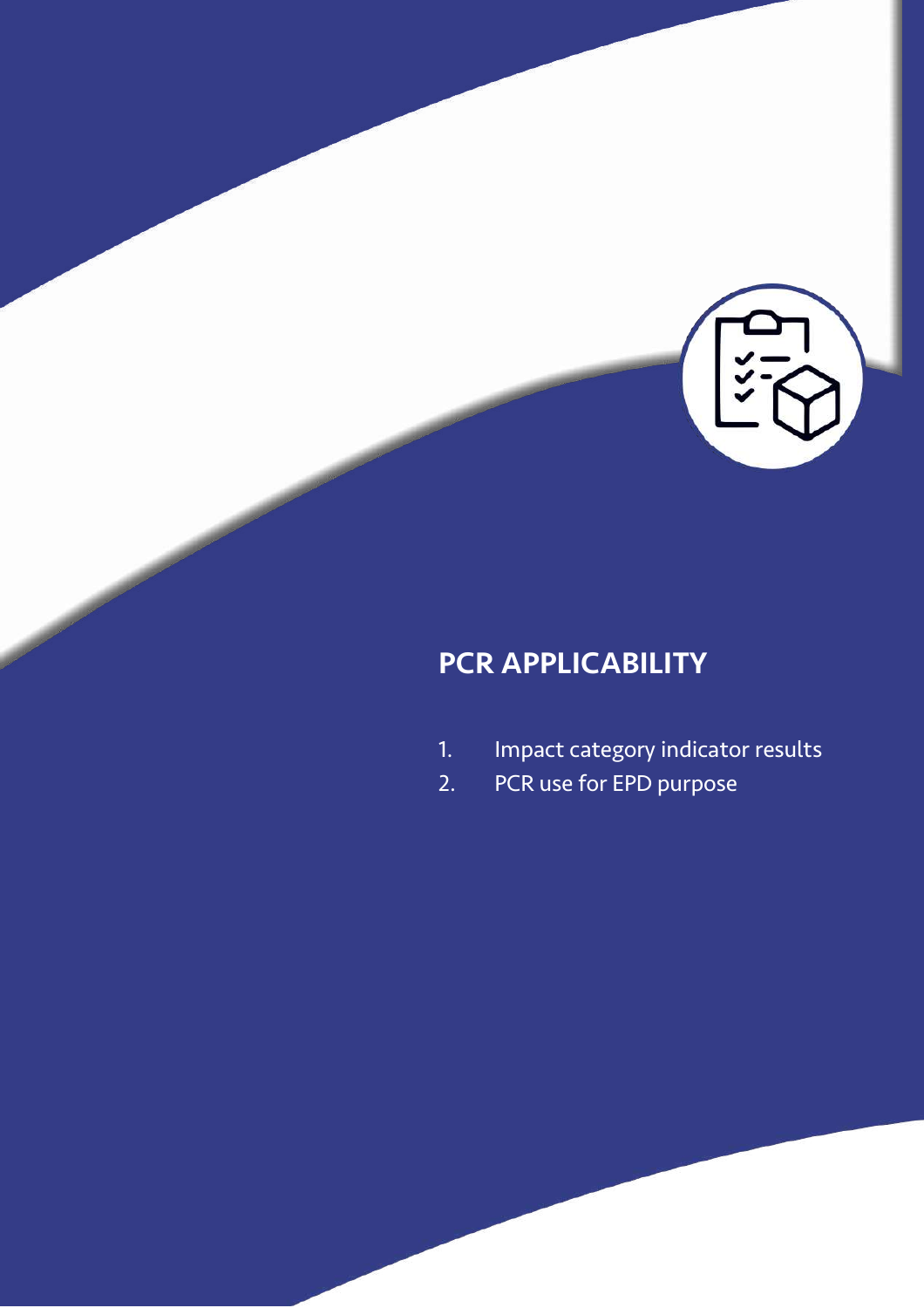

This document constitutes the Product Category Rules (PCR<sup>2</sup>) developed by Carbon Footprint Italy with a technical collaboration with EPDItaly (www.epditaly.it/en) for the additional EPD impact categories.

The requirements described in this Product Category Rules (PCR) are specified in addition to the ones indicated in the ISO standard 14067. Therefore, both the PCR and the ISO 14067 requirements shall be fulfilled in order to register to Carbon Footprint Italy.

In fact, this PCR was conceived and developed for CFP studies. Anyway, it can also be used for EPD (Environmental Product Declaration); to do this, the additional specific regulations required by the programme operator selected for the EPD registration should be followed as well (see Section 2).

So, in this PCR only the parameter reported in Section "Impact category indicator results" shall be included.

#### 1. Impact category indicator results

The present PCR is aimed at the development of CFP. Therefore, a special focus is on the "Global Warming Potential" indicator.

The specific GHG emissions and removals treatment in the CFP or partial CFP that shall be quantified and documented separately in the CFP study report are reported in the ISO 14067:2018, Table 1 of chapter 6.4.9.8.

Four GWP indicators shall be declared, which differentiates greenhouse gases depending on their origin: GWP-fossil, GWP-biogenic emissions, GWP-land use and land use change (dLUC), and GWP-biogenic removals, in accordance with the mentioned ISO 14067:2018 standard.

It should be noted that other impact categories can be relevant for the product category under assessment, other than the "Global Warming Potential" category. Therefore, in order to integrate the CFP results and to provide a broader view of the product environmental impacts, more impact categories shall be evaluated. The detail of this option are outlined In the following sections.

<sup>2</sup> Product Category Rules (PCRs) are documents that provide the rules, requirements and guidelines for developing a CFP study for a specific product category. PCRs are necessary to ensure uniformity of methodological approach to studies and to allow comparability between CFP studies related to products of the same category. The PCR development process is described in the "PQ04 PCR development" procedure, which can be downloaded in the dedicated section of the website. This PCR follows the requirements of ISO/TS 14027, ISO 14067 and ISO 14025.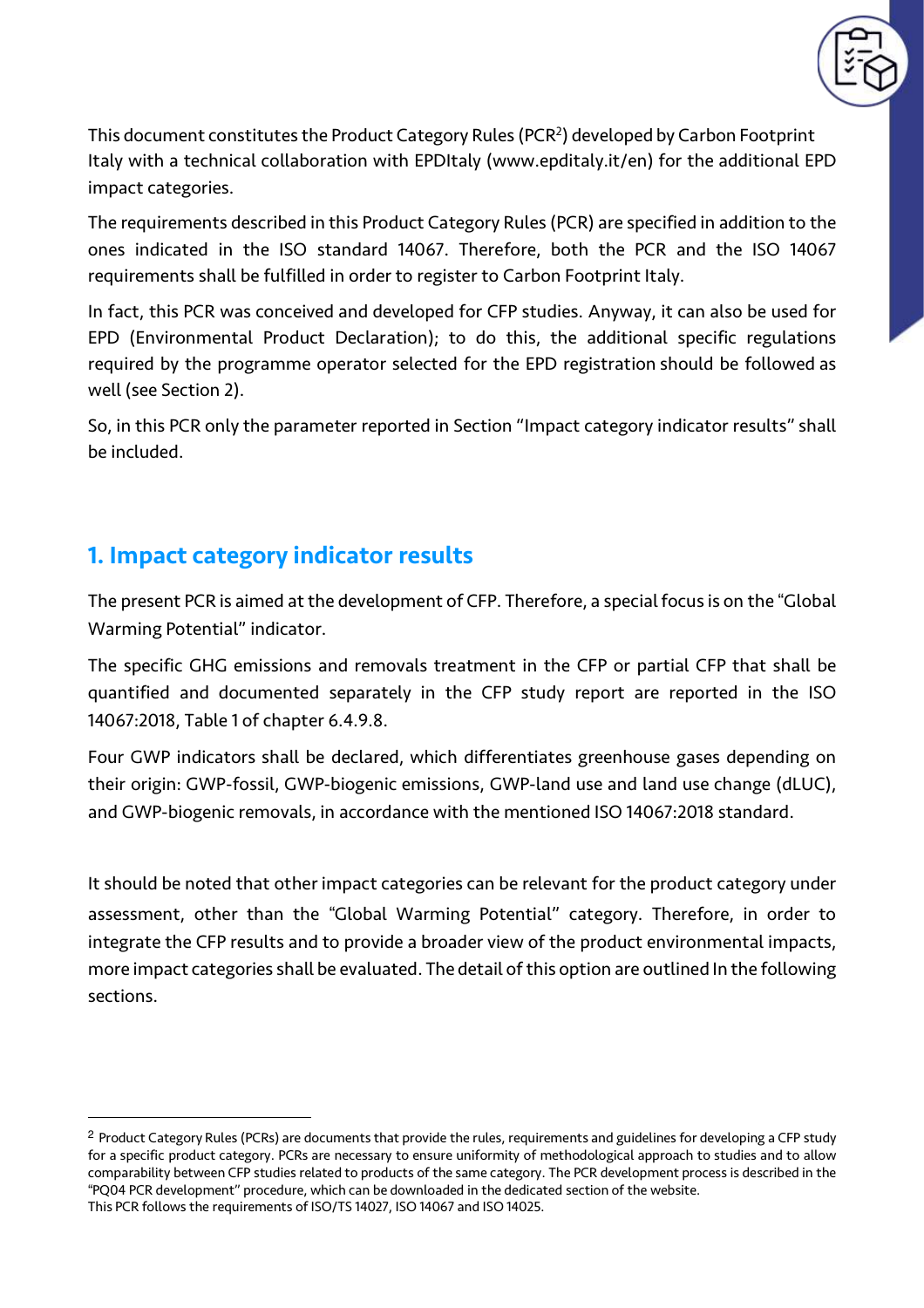#### 2. PCR use for EPD purpose

This PCR was conceived and developed for CFP studies. Anyway, it can also be used for EPD (Environmental Product Declaration); to do this, other predetermined parameters required by the programme operator selected for the EPD registration shall be followed. These parameters are:

- other impact category indicator results (see table 1 and following);
- inventory results that are elementary flows;
- data that do not represent elementary flows;
- additional environmental information.

| <b>Impact category</b>                                     | <b>Impact indicator</b>                                                                                      | <b>Unit of measurement</b>                   |  |
|------------------------------------------------------------|--------------------------------------------------------------------------------------------------------------|----------------------------------------------|--|
| Climate change - total                                     | Global Warming Potential total (GWP-<br>total)                                                               | kg of CO <sub>2</sub> equivalent             |  |
| Ozone Depletion                                            | Depletion potential of the stratospheric<br>ozone layer (ODP)                                                | kg of CFC-11 equivalents                     |  |
| Acidification                                              | Acidification potential, Accumulated<br>Exceedance (AP)                                                      | moles of H+ equivalents                      |  |
| Eutrophication of water                                    | Eutrophication potential, fraction of<br>nutrients reaching freshwater<br>end<br>compartment (EP-freshwater) | kg of P equivalent                           |  |
| Eutrophication aquatic marine                              | Eutrophication potential, fraction of<br>nutrients<br>reaching marine<br>end<br>compartment (EP-marine)      | kg of N equivalent                           |  |
| Eutrophication terrestrial                                 | Eutrophication potential, accumulated<br>exceedance (EP-terrestrial)                                         | mol of N equivalent                          |  |
| Photochemical ozone formation                              | Formation potential of tropospheric<br>ozone (POCP)                                                          | kg of NMVOC equivalents                      |  |
| Depletion of abiotic resources -<br>minerals and materials | Abiotic Depletion for non-fossil resources<br>potential (ADP-minerals&metals)                                | kg of Sb equivalents                         |  |
| Depletion of abiotic resources -<br>fossil resources       | Abiotic Depletion for fossil resources<br>potential (ADP-fossil)                                             | MJ, calculated using net calorific<br>values |  |
| Water use                                                  | Water deprivation potential, deprivation-<br>weighted water consumption (WDP)                                | $m3$ equivalents                             |  |

TABLE 1: OTHER IMPACT CATEGORY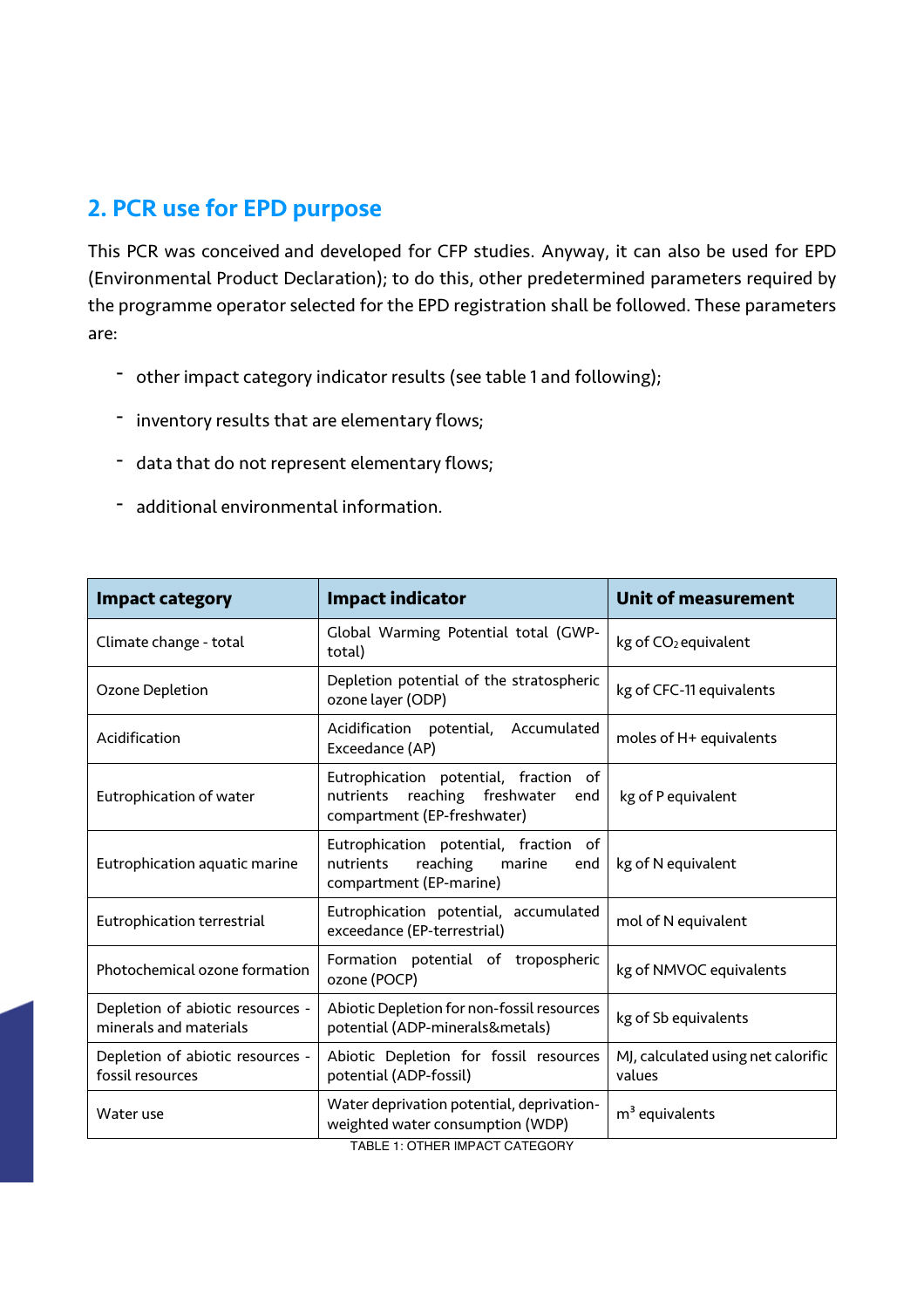

The environmental impact indicators must be determined using the characterisation factors and impact assessment methods specified in EN 15804:2012+A2:2019.

| <b>Parameters</b>                                                                                                                     | <b>Unit of measurement</b> |
|---------------------------------------------------------------------------------------------------------------------------------------|----------------------------|
| Use of non-renewable primary energy excluding non-renewable<br>primary energy resources used as raw material (PENRE)                  | MJ, net calorific value    |
| Use of renewable primary energy excluding renewable primary<br>energy resources used as raw material (PERE)                           | MJ, net calorific value    |
| Use of non-renewable primary energy resources used as raw<br>material (PENRM)                                                         | MJ, net calorific value    |
| Use of renewable primary energy resources used as raw material<br>(PERM)                                                              | MJ, net calorific value    |
| Total use of non-renewable primary energy resources (primary<br>energy and primary energy resources used as raw materials)<br>(PENRT) | MJ, net calorific value    |
| Total use of renewable primary energy resources (primary<br>energy and primary energy resources used as raw materials)<br>(PERT)      | MJ, net calorific value    |
| Net use of fresh water (FW)                                                                                                           | m <sup>3</sup>             |
| Use of secondary raw materials (MS)                                                                                                   | kg                         |
| Use of renewable secondary fuels (RSF)                                                                                                | MJ                         |
| Use of non-renewable secondary fuels (NRSF)                                                                                           | MI                         |

TABLE 2: PARAMETERS DESCRIBING RESOURCE USE

| <b>Impact category</b>              | <b>Unit of measurement</b> |
|-------------------------------------|----------------------------|
| Hazardous landfill waste (HWD)      | kg                         |
| Non-hazardous waste disposed (NHWD) | kg                         |
| Radioactive waste disposed (RWD)    | kg                         |
| Materials for energy recovery (MER) | kg                         |
| Material for recycling (MFR)        | kg                         |
| Components for reuse (CRU)          | kg                         |
| Exported thermal energy (ETE)       | MJ, net calorific value    |
| Exported electricity energy (EEE)   | MJ, net calorific value    |

TABLE 3: WASTE PRODUCTION DESCRIPTIVE PARAMETERS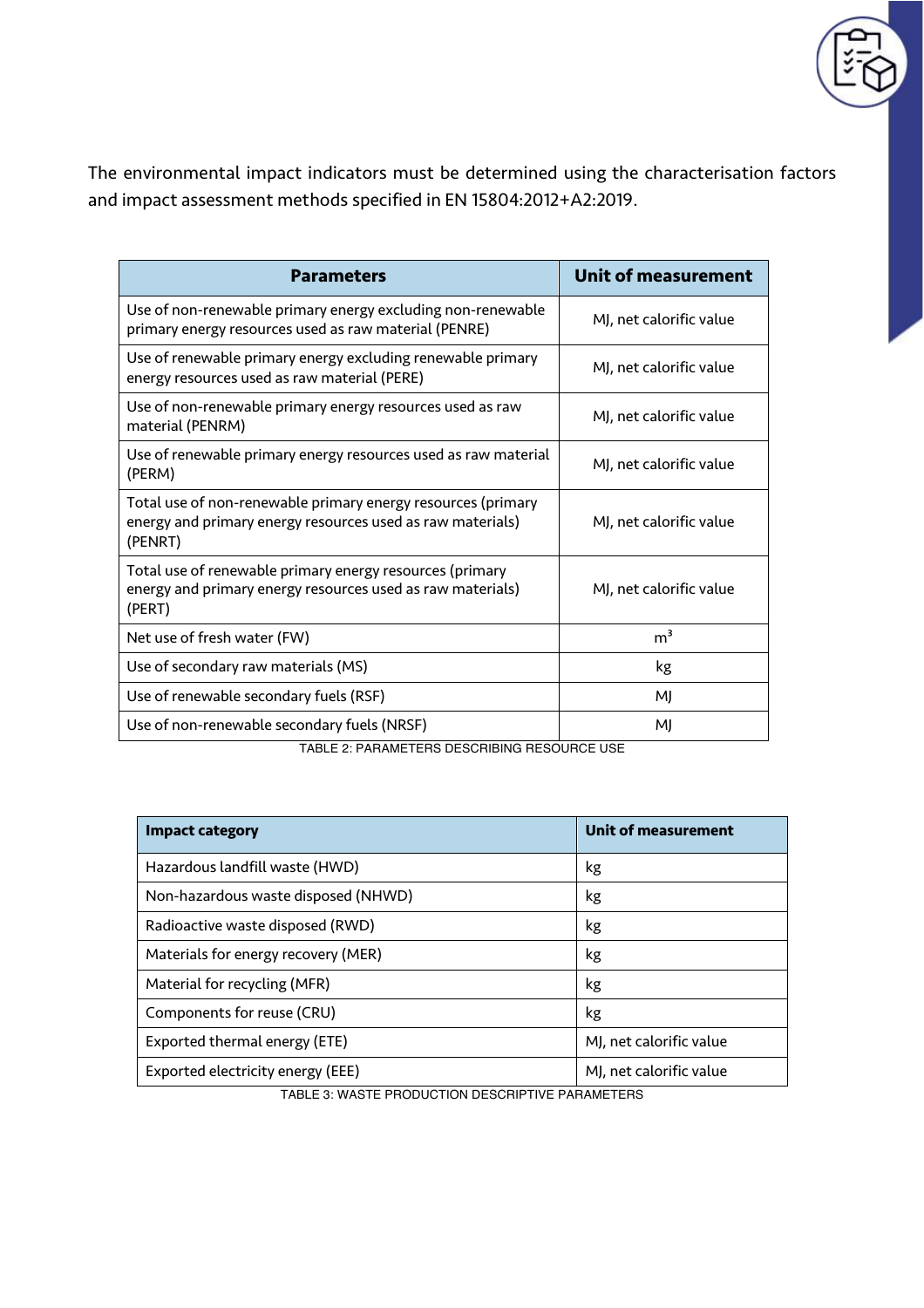

## **COMPLEMENTARY** INFORMATION

- 1. PCR use within other programme operators
- 
- 3. BIbliography
- 4. Underlying studies
- 5. Other existing PCR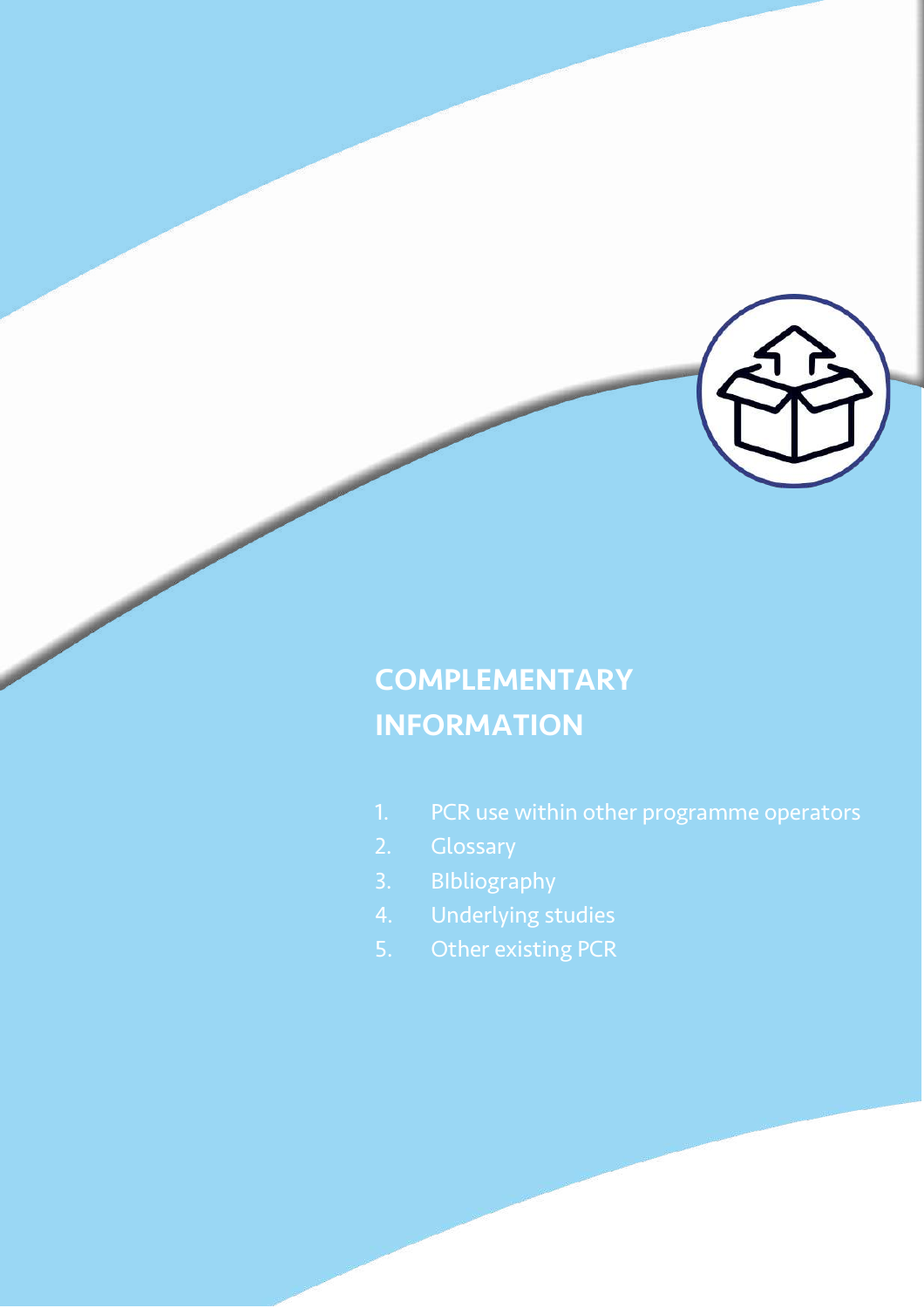

## 1. PCR use within other programme operators

Carbon Footprint Italy believes in the importance of sharing different existing experiences, and considers the different Programme Operators as organizations that cooperate for a global climate transition.

CFI maintains the copyright of the document to ensure that it is possible to publish, update when necessary, and make it available to all organisations to develop and register CFPs. Stakeholders participating in PCR development should be acknowledged in the final document and on the website.

This PCR can be openly used by each CFP or EPD Programme Operator, if the original source of the know-how is mentioned (namely, the "PCR 2021-0005", developed by Carbon Footprint Italy).

### 2. Glossary

- $CO<sub>2</sub>$  Carbon dioxide
- CPC Central product classification
- CFI Carbon Footprint Italy
- CFP Carbon Footprint of Products
- GHG Greenhouse gases
- ISO International Organization for Standardization
- kg kilogram
- LCA Life cycle assessment
- PCR Product Category Rules
- UN United Nations

## 3. Bibliography

ISO (2000), ISO 14020:2000, Environmental labels and declarations – General principles

ISO (2017), ISO 14026:2017, Environmental labels and declarations – Principles, requirements and guidelines for communication of footprint information

ISO (2006b), ISO 14040:2006, Environmental management – Life cycle assessment – Principles and framework

ISO (2006c), ISO 14044: 2006, Environmental management – Life cycle assessment – Requirements and guidelines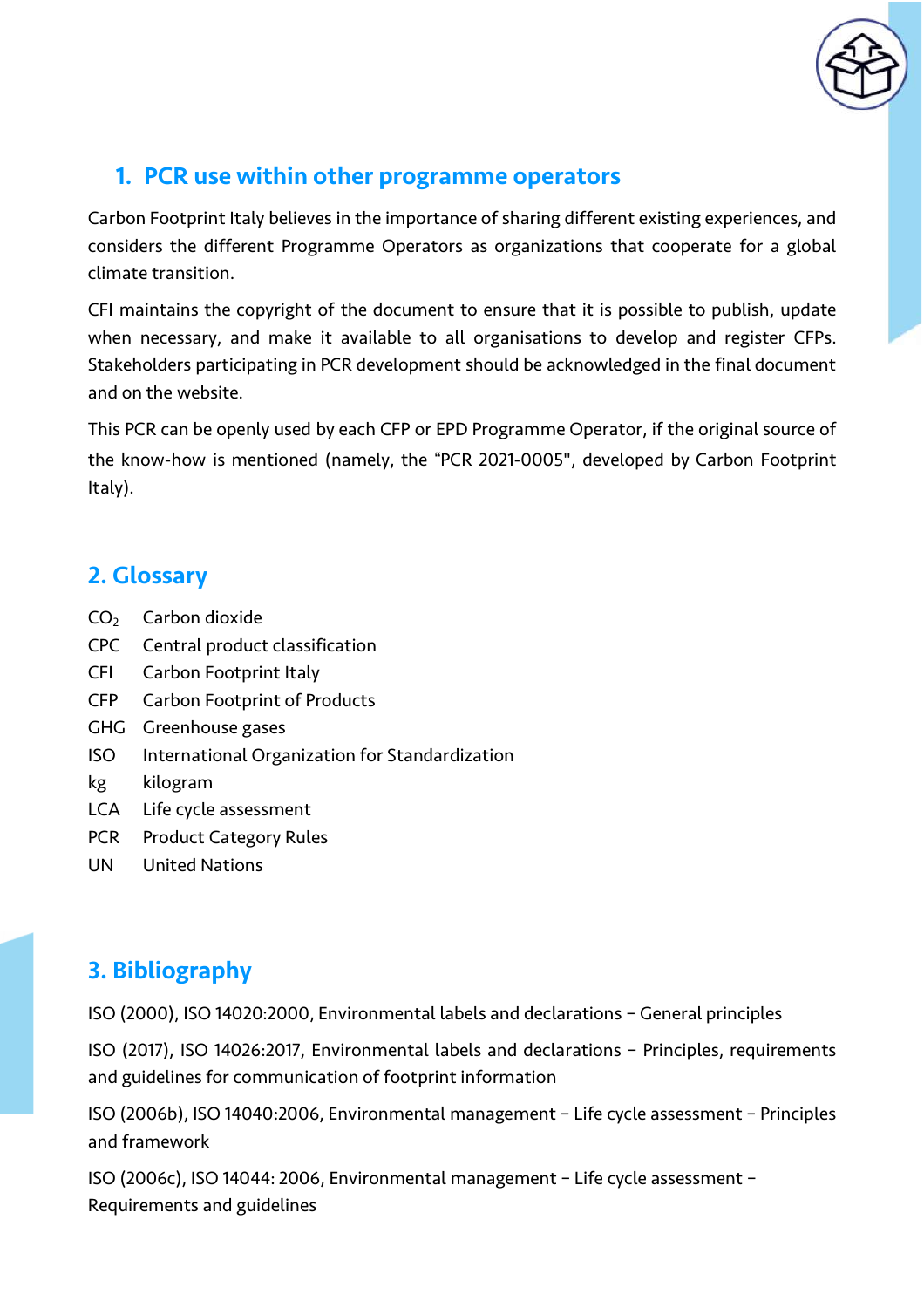ISO (2018), ISO 14067:2018, Greenhouse gases – Carbon footprint of products – Requirements and guidelines for quantification

PCR EPDItaly 001 - Construction products and services, EPDItaly

PQ 04 PCR Development, Carbon Footprint Italy

### 4. Underlying studies

The methodological choices made during the development ofthis PCR (functional unit/declared unit, system boundary, allocation methods, impact categories, data quality rules, etc.) in this PCR were primarily based on the following underlying studies:

- *- CFP Systematic Approach of ICRO COATINGS products,* Aequilibria Srl SB, 2021
- *- BASF Method for Product Carbon Footprints, BASF, Version 1.1, rev1, 2021*

### 5. Other existing PCR

As part of the development of this PCR, existing PCRs were considered in order to avoid overlaps in scope. The existence of such documents was checked in the public PCR listings of the following programmes based on ISO 14025 or similar:

- EPDItaly

The following existing PCRs were identified:

| <b>PCR name</b>                                        | <b>Programme</b> | <b>Registration</b><br>number | <b>Scope</b> | <b>Motivation for exclusion</b>                                                                                        |
|--------------------------------------------------------|------------------|-------------------------------|--------------|------------------------------------------------------------------------------------------------------------------------|
| <b>CONSTRUCTION</b><br>PRODUCTS AND<br><b>SERVICES</b> | EPDItaly         | 001-15<br>version3            | Core PCR     | This PCR is only applicable to<br>paints, varnishes and coating<br>that are considered within<br>construction products |